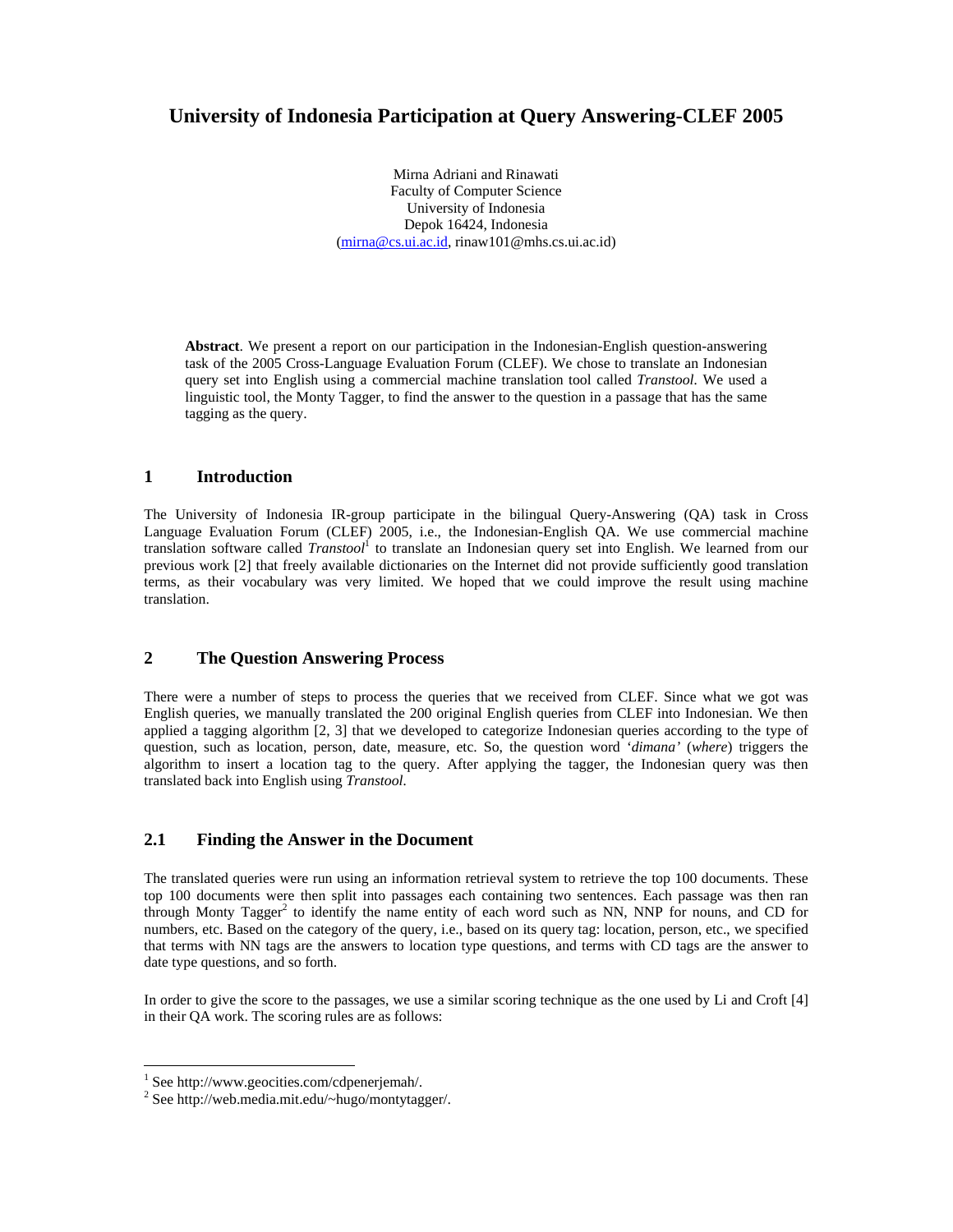- 1. Give 0 to a passage if its tag is not the same as the query tag.
- 2. Give 0 to a passage if the number of words in the query is smaller than some specified threshold, otherwise give the passage a score equal to the number of words in the query (count\_m).
- 3. Add 0.5 if all words in the query are in the passage.
- 4. Add 0.5 if the order of words in the passage is the same as the query.
- 5. Calculate the final score of the passage:
	- Score =  $score + count$  m / passage size
		- where:

count  $m =$  the number of the words in a query. passage\_size = the number of the words in the passage.

Once the passages obtained their scores, get the top 20 passages that have the highest scores. The answer to the question in the passage can be estimated by calculating the distance between the candidate words and the queries words. The passage that has the smallest distance is the answer.

#### **3 Experiment**

The collection contains English documents from the *Glasgow Herald* and the *Los Angeles Time*s. There are 200 queries that are being used in this year QA task. We use *Lemur*<sup>3</sup> information retrieval system to index and retrieve the documents.

# **4 Results**

Our work focused on the bilingual task using Indonesian queries to retrieve English documents. The result that we submitted is the translated queries from using the machine translation tool. The average number of words in the original English queries is 8.50 words, in the Indonesian queries is 7.89 words, and in the translated English queries is 8.94 words. Transtool failed to translate 8 Indonesian words into English.

Our result shows that only two correct answers are being found (Table 1). There were 36 inexact (ambiguous) answers and 162 wrong answers. One of the reasons why the result was so poor was because our tagger did not provide specific enough tagging to the passages. As a result, the tagging in most passages was too general. For example NN tags could be the answer to questions about location or about organization. We did not have enough time to analyze the results before submitting them and correct this problem.

| Task: Bilingual OA | <b>Evaluation</b> |
|--------------------|-------------------|
| W (wrong)          | 162               |
| U (unsupported)    |                   |
| X (inexact)        | 36                |
| R (right)          |                   |

**Table 1.** evaluation of the QA result.

# **4 Summary**

-

Our participation in the QA-CLEF this year provided us with invaluable experience in working on the QA task. The result of using the algorithm that we developed in this work was relatively poor. Our plan for the future is to use better linguistic tools and improve the scoring algorithm to produce more accurate answers.

<sup>3</sup> See http://www.lemurproject.org/.